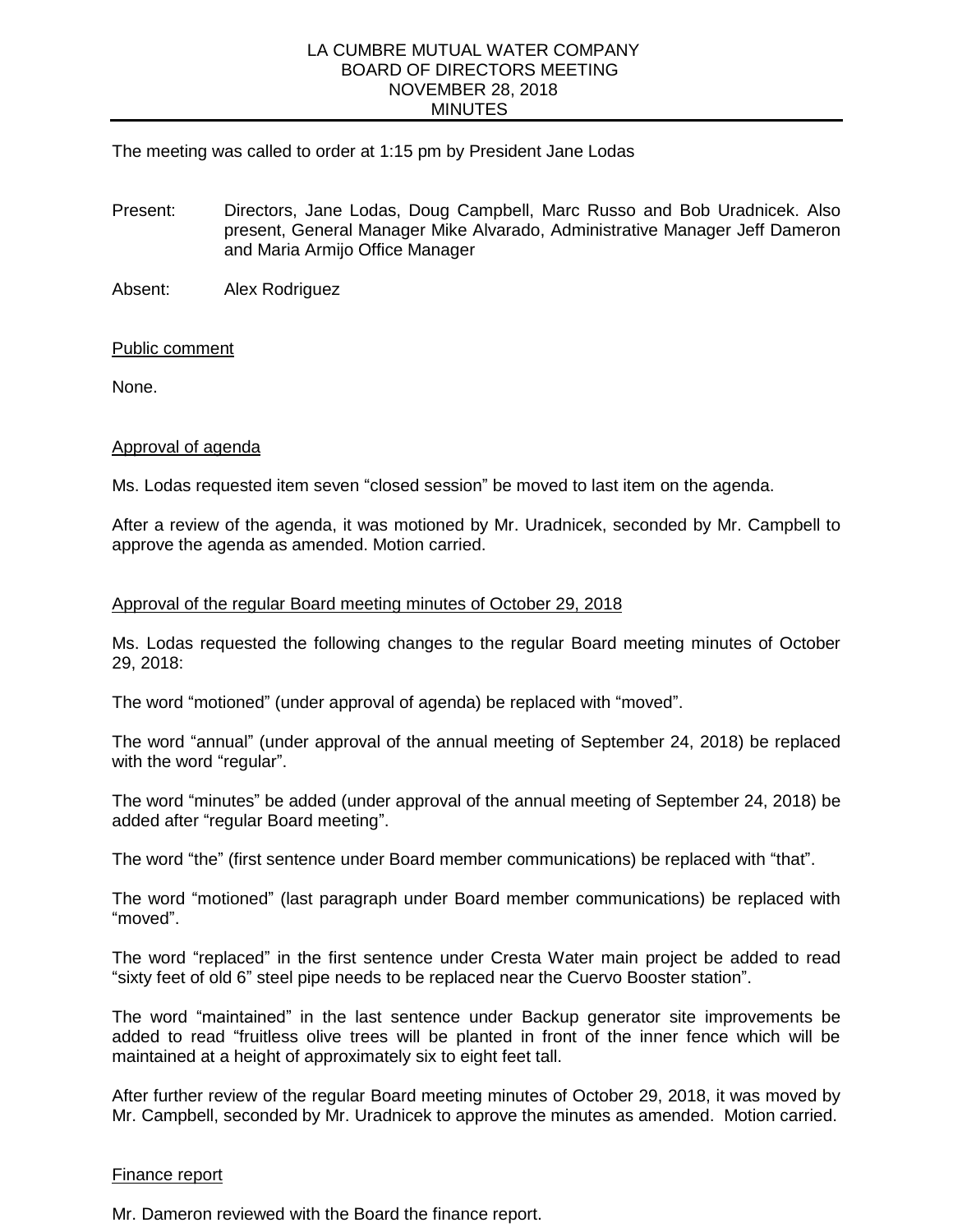It was moved by Mr. Russo, seconded by Mr. Uradnicek to receive and file the finance report. Motion carried.

## Hope Ranch Association rent

Mr. Dameron reviewed with the Board the office rent history for the Hope Ranch Association. After further discussion, it was moved by Mr. Russo, seconded by Mr. Campbell to raise the monthly rent by 4.10% (\$73 a month). Motion carried.

## Water demand and supply analysis update

Item was not discussed at this time.

# Well #10A project update

Mr. Alvarado informed the board the Well #10A project (installation of new liner) should be complete by this Friday. The well has good flow rates with little to no sand. The flow was approximately 425 gallons per minute at the high end. Next step to the rehabilitation project for Well #10A will be to design and install the electrical work. Well #10A is projected to be on line by February 2019.

# La Cumbre Country Club recycled water MOU and reimbursement agreement

Mr. Alvarado informed the Board, the City of Santa Barbara (CSB) at this time has decided to postpone the agreement with La Cumbre Water (LCW) for the La Cumbre Country Club (LCCC) recycled water. CSB is having problems with their treatment process and has experienced pipeline failures. Currently, the CSB does not have the extra capacity to serve LCCC. CSB will want to enter into an agreement with LCW in the future.

LCCC would like to apply for grant funding to assist with the expense of receiving recycled water in the future. For LCCC to receive grant funding for the recycled water, LCW needs to enter in the Memorandum of Understanding to Participate in the Statewide and Countywide Integrated Regional Water Management program (Program MOU). LCW is willing to enter into the program on the condition that LCCC agrees to reimburse LCW for all expenses incurred by LCW under the Program MOU. LCCC has agreed to the reimbursement terms.

After further discussion, it was moved by Mr. Campbell, seconded by Mr. Russo to enter into an agreement with the CSB and LCCC. Motion carried.

## Water shut off protection act SB998

Mr. Alvarado informed the Board, Gov. Brown has signed into law SB 998, the Water Shutoff Protection Act, that will help customers with health conditions or are financially unable to pay their water bill. The new law only applies to residential water service. This new law gives those customers who cannot pay their bill, more time in which to do so. Water bill must be delinquent sixty days before any interruption of service process can commence (for those who have a health condition or are financially unable to pay). Mr. Alvarado informed the Board a new water shut off policy will need to be created to follow the new law that will take effect in 2020.

#### Water production report

Mr. Alvarado reviewed the water demand and supply analysis update with the Board. It was motioned by Mr. Uradnicek, seconded by Mr. Campbell to receive and file report.